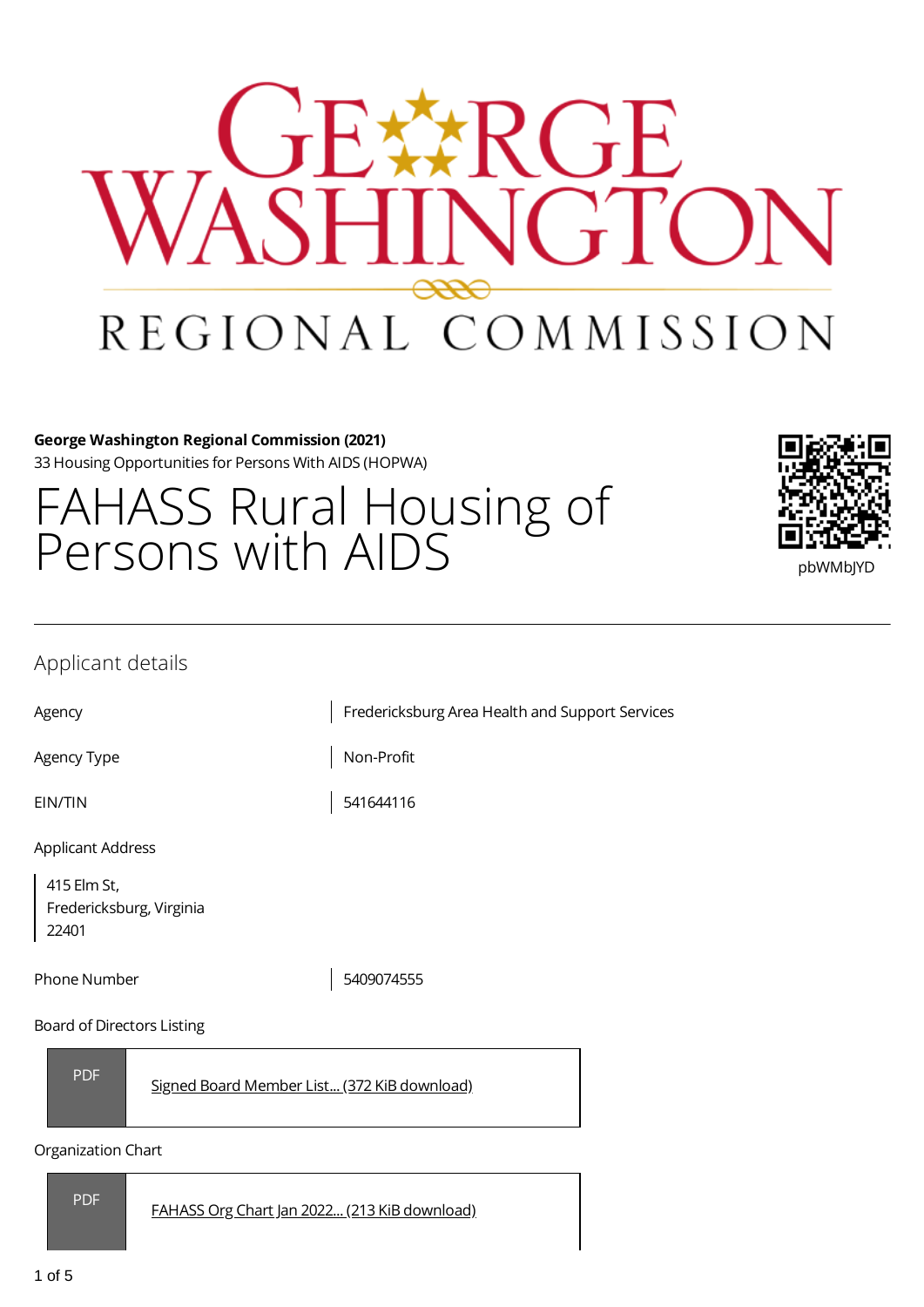| 990 |            |                                              |  |
|-----|------------|----------------------------------------------|--|
|     | <b>PDF</b> | Financial Statement 6-30- (470 KiB download) |  |

#### Profit and Loss Statement



Organizational Certification and Assurances

| <b>PDF</b> | CoC Grantee Cert and Assu (81 KiB download) |
|------------|---------------------------------------------|
|------------|---------------------------------------------|

# Application details

| Project Contact Name  | Jacob Ducey           |
|-----------------------|-----------------------|
| Project Contact Title | <b>Grants Manager</b> |
| Project Contact Phone | +15409074555          |
| Project Contact Email | jacob@fahass.org      |

## **HOPWA Budget**

| $\mathbf{1}$   | <b>TBRA</b> | 54,000 |
|----------------|-------------|--------|
| $\overline{2}$ | STRMU       | 16,200 |
| $\mathsf{3}$   | SS          | 57,000 |
| $\overline{4}$ | PHP         | 3,000  |
| 5              | <b>HIS</b>  |        |
| $\,$ 6 $\,$    | Admin       | 9,800  |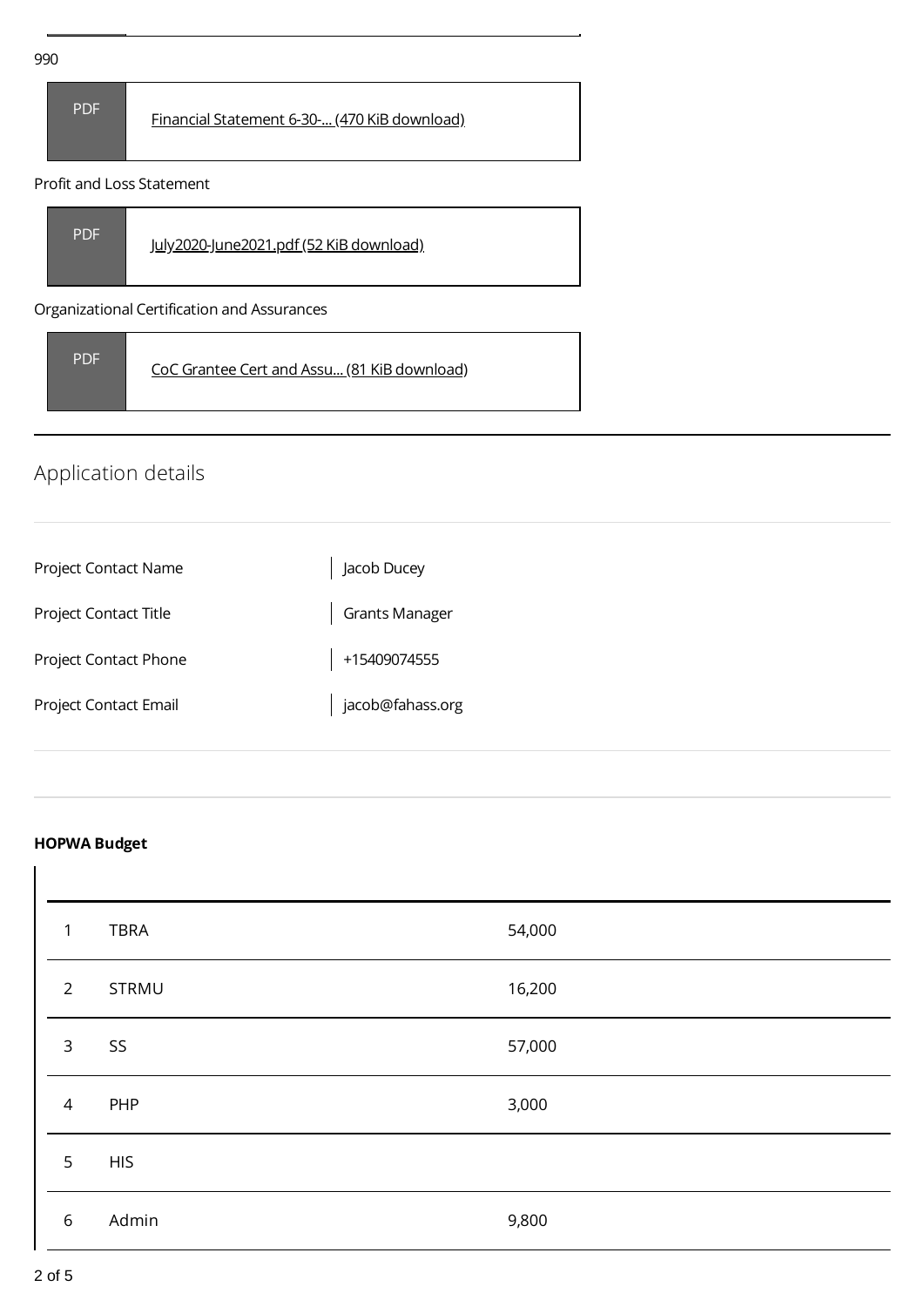#### **Budget Narrative**

Provide details for each line item requested.

The CoC requests HOPWA funds for FAHASS to provide Tenant-Based Rental Assistance (TBRA), Short-Term Rent, Mortgage, and Utility Assistance (STRMU), Permanent Housing Placement (PHP), and Housing Case Management (HCM). The request includes \$9,800 for the administration fee for the grant.

I. TBRA funds (\$54000) will assist 6 participants to obtain/maintain quality permanent housing. Assistance will include longterm rent and utility subsidies to those who are homeless or at risk of homelessness as a result of their disease. This will be a rental subsidy program to help participants obtain permanent housing in the private rental housing market that meets housing quality standards and is rent reasonable

II. STRMU funding (\$16200) will provide time-limited housing assistance to prevent homelessness and increase housing stability for 10 participants with an emergency need. Assistance will help clients remain in their current place of residence and avoid homelessness.

III. PHP funding (\$3,000)will be used for transitional housing requiring help with the first month's rent or a mortgage payment.

FAHASS seeks case management and permanent housing placement under Supportive Services activity (\$57000 + \$3000) will be used to help five eligible persons establish a new residence where ongoing occupancy is expected to continue.

#### **HOPWA Project Scope.**

List the proposed projects for HOPWA funding.

TBRA, PHP, STRMU, Case Management, Admin

**HOPWA Entry Process.** Describe in detail the process of how households access services (phone, walk-in, etc.), and how referrals are made.

Clients may self-refer, or be referred from other housing agencies (including the CoC itself), or internally referred via their Medical or Non-Medical Case Manager. Referrals may be made by phone, email, Zoom, or in-person (appointments preferred).

**HOPWA Prioritization.** Describe HOPWA's prioritization process for assistance and permanent housing placement. How were these prioritization criteria developed?

HOPWA case managers perform an evaluation for need as well as eligibility based on income and medical proof of HIV/AIDS status. All eligible clients are assisted as funds remain available or until their assistance cap has been reached.

#### **HOPWA Length of Assistance.**

How is the length of financial and/or supportive service provision for households in the project determined? How was this process determined?

HOPWA provides guidelines for each service category - TBRA is semi-permanent, STRMU is occasional with an annual CAP of \$4500/client, PHP is one time assistance annually, housing case management is ongoing for most clients regardless of CAP.

**HOPWA Service Availability.** Are services available to the entire community? Include how the project ensures services for: 1. Households located in all areas of the CoC service area; 2. Singles/families, men/women, and the following harder to serve populations: sex offenders, large families, medically fragile, LGBTQ+, unaccompanied youth; 3. Households with accessibility concerns including language and mobility; 4. Households with limited or no personal phone or internet access.

This question does not apply to HOPWA funding as all clients must be HIV positive to receive assistance - we DO cover all of the areas of this CoC and we assist all ages, genders/non-genders, singles, families (with at least 1 HIV+ member). ALL of our clients are medically fragile and a fair number are LGBTQ+, have mobility issues and language concerns.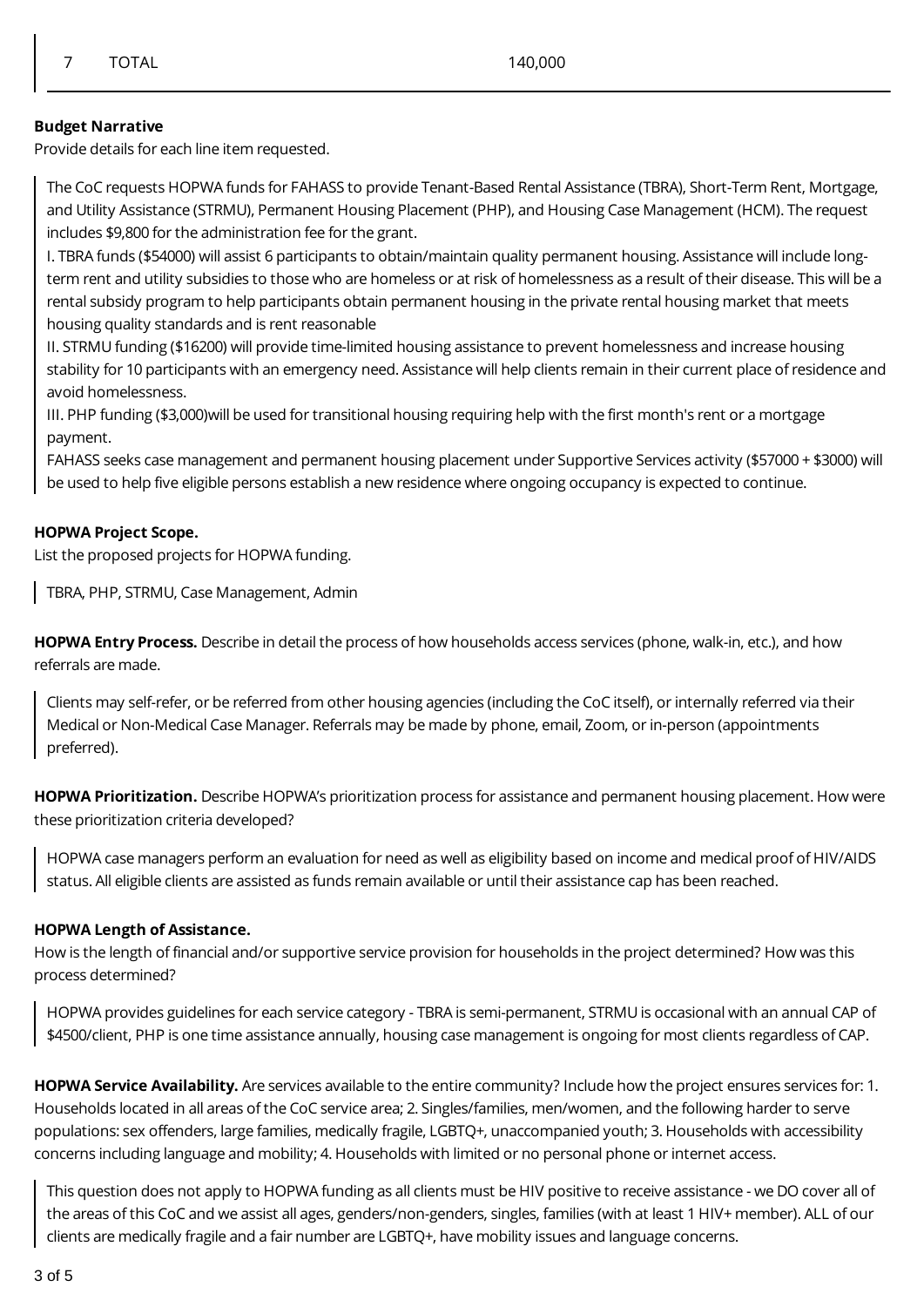**HOPWA Barriers to Services.** Are there any existing barriers in the community that would prevent a household from accessing services or permanent housing? What is the HOPWA provider doing to address these barriers?

The number of units in the service area is consistently the only barrier to housing HOPWA clients. We will be working with other CoC members to case conference when we confront these barriers.

**HOPWA Racial Disparities.** Has your project examined its programs and systems for racial disparities? What was the result of this examination and what is the project doing with this information? Have any actions been taken to address the disparities (if applicable)?

Our organization receives regular trainings from the Virginia Department of Health including cultural competency, ending racism, trauma informed care, and similar issues to combat racial disparities in regards to healthcare and housing needs.

#### **HOPWA Housing First.**

Describe in detail how your organization implements a Housing First approach. Include specific examples such as organizational or programmatic policies, procedures, guidelines, etc.

Our agency implements a housing first approach with the understanding that housing is a major component in promoting and maintaining good health practices, medication regimens, and sustainable quality of life.

#### **HOPWA Requirements.**

Does either the organization as a whole or this project have any rules or requirements for assistance that could act as a barrier to services (i.e. birth certificate or photo ID, residency requirement, service participation requirement, etc.)? Please list each requirement, describe the purpose of the requirement(s), and describe the efforts the organization makes to assist households in need of services that do not or cannot meet the requirement(s).

HOPWA does require proof of ID, proof of income, and proof of medical status (HIV/AIDS positive). Our agency assists clients in obtaining all eligibility documentation.

**HOPWA Organizational Capacity.** Does your agency have the capacity to administer the requested funding? Will project activities be ready to begin on July 1? If any portion of the funding request is to pay for a new staff position, how will the agency ensure position is filled in a timely manner?

We are a 3 member team supplying housing case management, with a combined total of 18 years experience. No new position is required at this time to fully administer the requested funding.

**HOPWA Staff Capacity.** Discuss the capacity of your organization to implement HOPWA-funded activities. Include a list of the applicable certificates of training for direct program staff.

All staff members have completed numerous case management trainings and have been performing these HOPWA funded activities for a number of years. Each of us has undergone extensive fiscal and Case Management HUD trainings. Other trainings include: HIPPA for Health Care Workers, Engaging People with a History of Criminal Justice Involvement, Joint HIV Prevention and Care, Telehealth and COVID-19, SAMHSA'S FINDING HOUSING, Basic Counseling Skills for Non-professional Counselors,

**Client Safeguards.** What safeguards and provisions are in place to protect clients' HIV/AIDS statuses from landlords and other third parties?

FAHASS has now changed it name to Fredericksburg Area Health and Supportive Services, removing HIV/AIDS from it's name, effectively removing stigma and particular HIPAA concerns. Prior to that, all assistance checks were issued under our department name of Fredericksburg Area Housing Assistance Program.